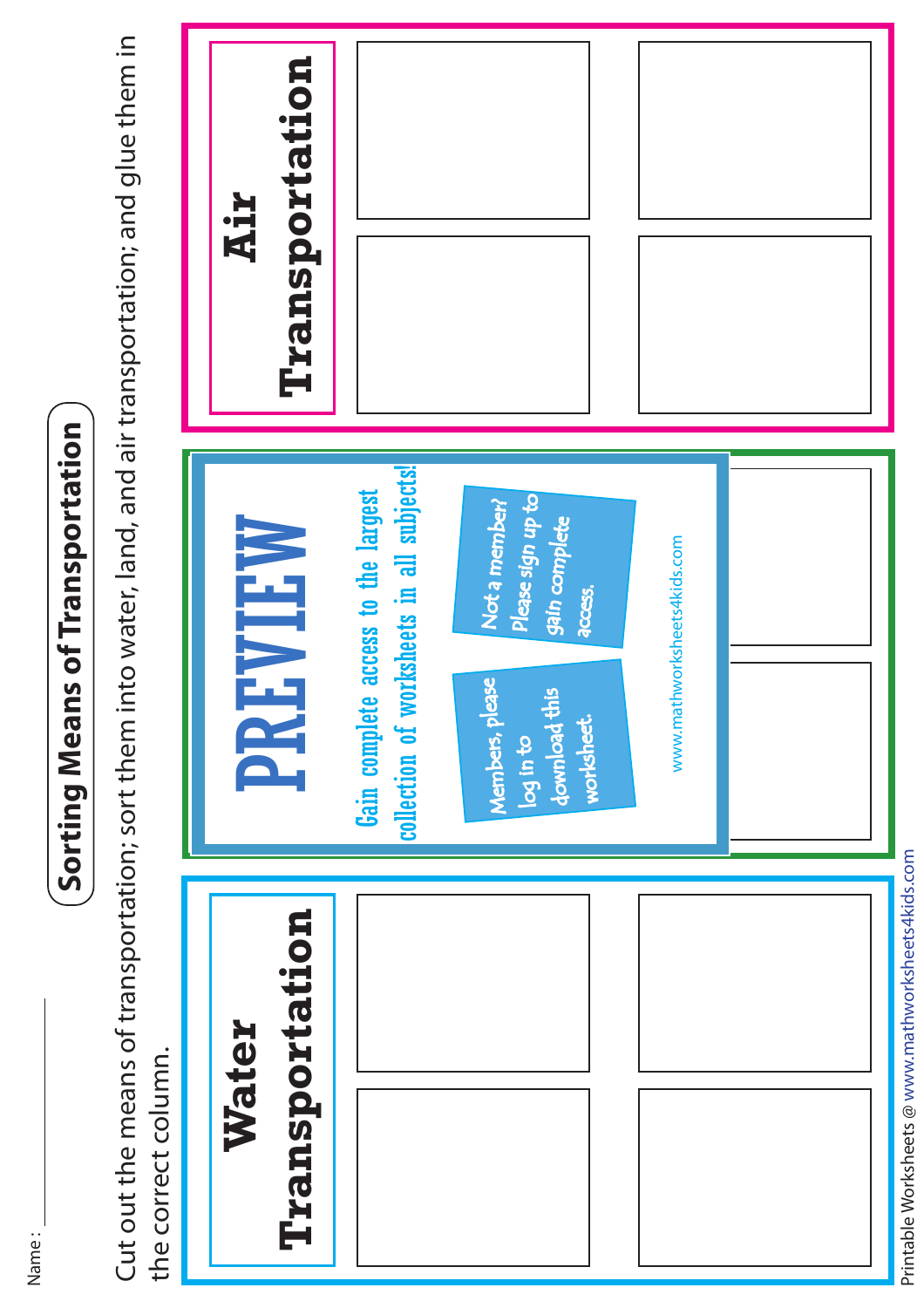## **Sorting Means of Transportation**  Sorting Means of Transportation